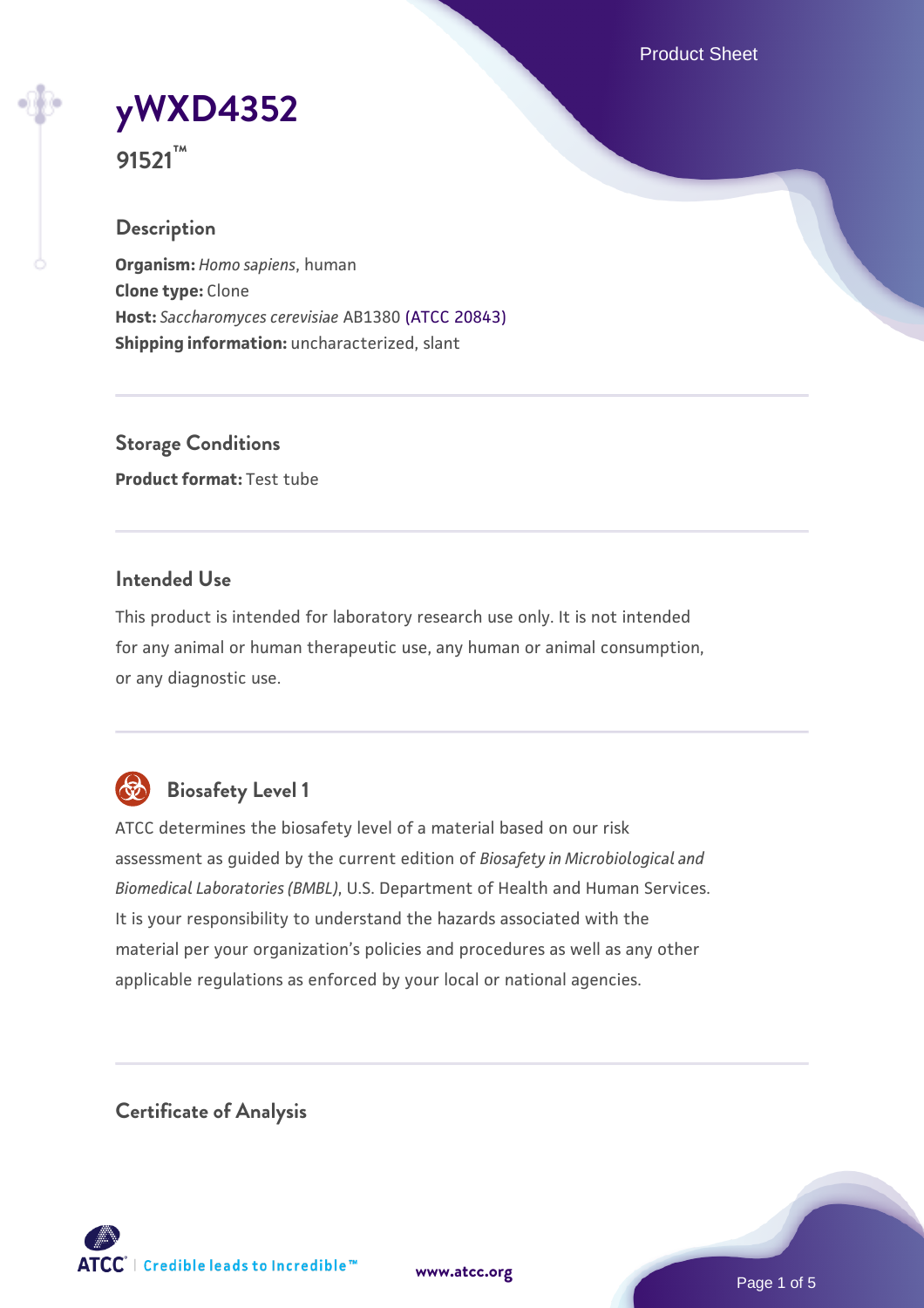### **[yWXD4352](https://www.atcc.org/products/91521)** Product Sheet **91521**

For batch-specific test results, refer to the applicable certificate of analysis that can be found at www.atcc.org.

### **Insert Information**

**Type of DNA:** genomic **Genome:** Homo sapiens **Chromosome:** X X pter-q27.3 **Gene name:** DNA Segment, single copy **Gene product:** DNA Segment, single copy [DXS3325] **Gene symbol:** DXS3325 **Contains complete coding sequence:** Unknown **Insert end:** EcoRI

#### **Vector Information**

**Construct size (kb):** 385.0 **Intact vector size:** 11.454 **Vector name:** pYAC4 **Type of vector:** YAC **Host range:** *Saccharomyces cerevisiae*; *Escherichia coli* **Vector information:** other: telomere, 3548-4235 other: telomere, 6012-6699 Cross references: DNA Seq. Acc.: U01086 **Cloning sites:** EcoRI **Markers:** SUP4; HIS3; ampR; URA3; TRP1 **Replicon:** pMB1, 7186-7186; ARS1, 9632-10376

# **Growth Conditions**

**Medium:** 



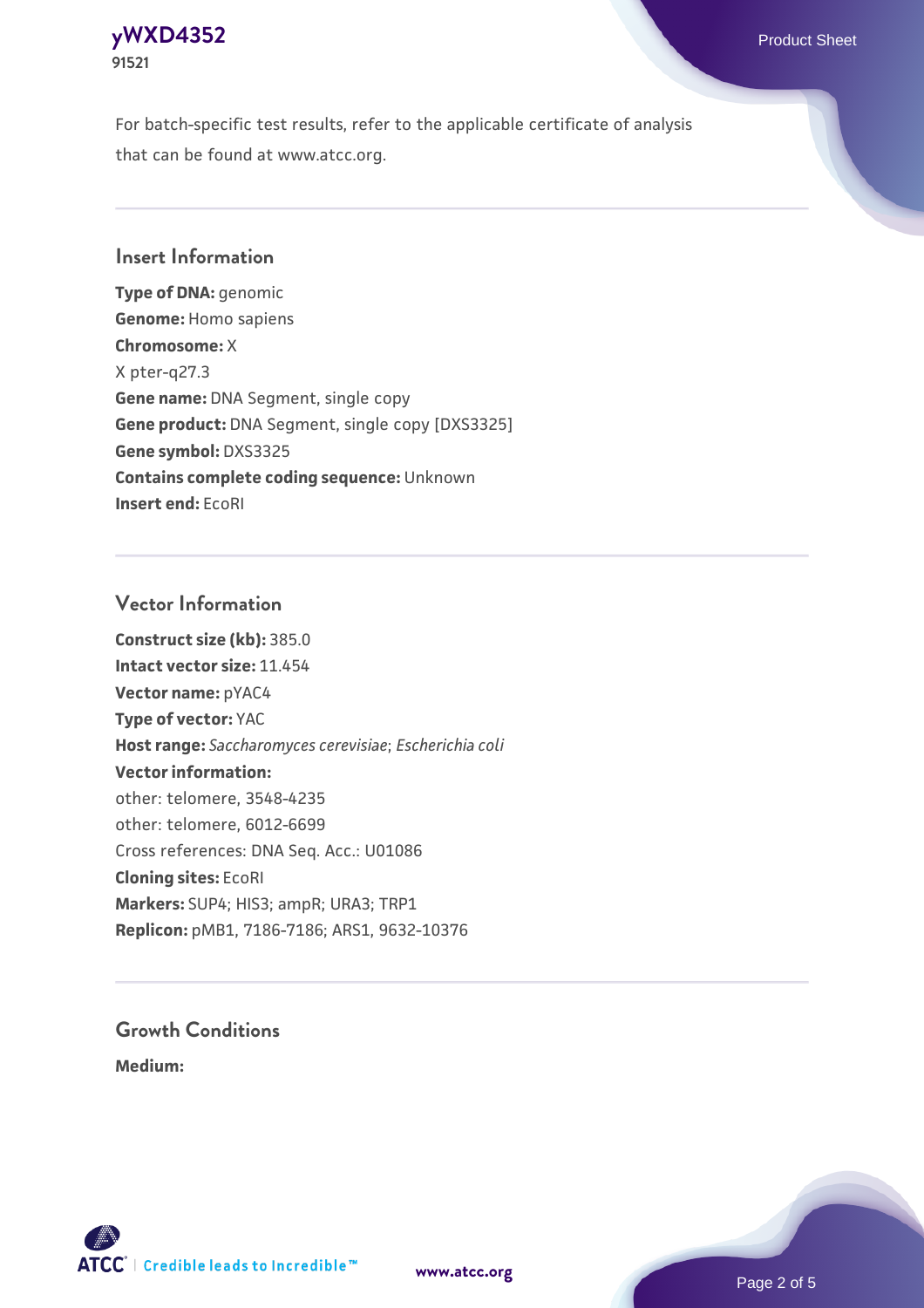#### **[yWXD4352](https://www.atcc.org/products/91521)** Product Sheet **91521**

[ATCC Medium 1245: YEPD](https://www.atcc.org/-/media/product-assets/documents/microbial-media-formulations/1/2/4/5/atcc-medium-1245.pdf?rev=705ca55d1b6f490a808a965d5c072196) **Temperature:** 30°C

#### **Notes**

More information may be available from ATCC (http://www.atcc.org or 703- 365-2620).

# **Material Citation**

If use of this material results in a scientific publication, please cite the material in the following manner: yWXD4352 (ATCC 91521)

# **References**

References and other information relating to this material are available at www.atcc.org.

# **Warranty**

The product is provided 'AS IS' and the viability of ATCC® products is warranted for 30 days from the date of shipment, provided that the customer has stored and handled the product according to the information included on the product information sheet, website, and Certificate of Analysis. For living cultures, ATCC lists the media formulation and reagents that have been found to be effective for the product. While other unspecified media and reagents may also produce satisfactory results, a change in the ATCC and/or depositor-recommended protocols may affect the recovery, growth, and/or function of the product. If an alternative medium formulation or reagent is used, the ATCC warranty for viability is no longer



**[www.atcc.org](http://www.atcc.org)**

Page 3 of 5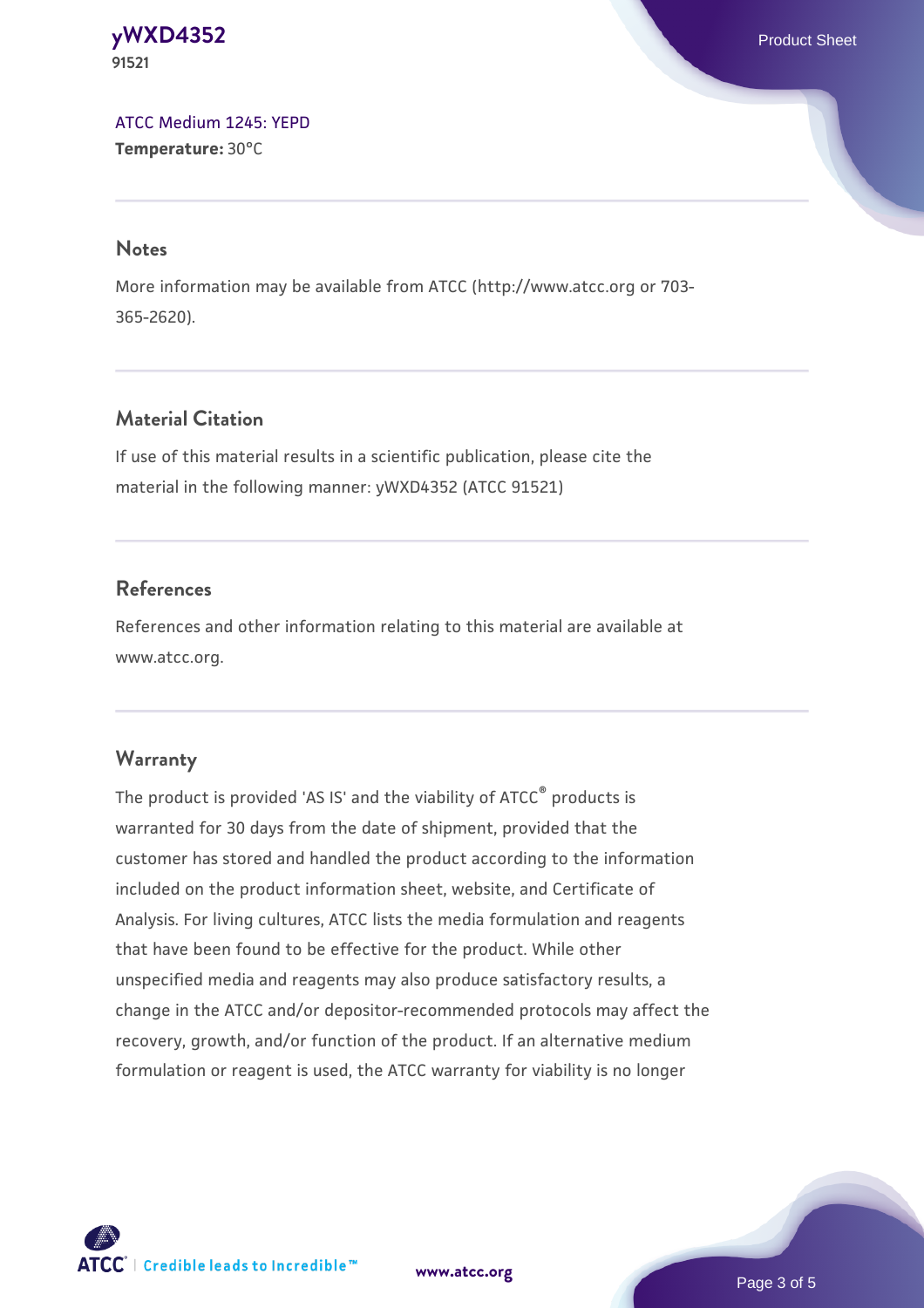**[yWXD4352](https://www.atcc.org/products/91521)** Product Sheet **91521**

valid. Except as expressly set forth herein, no other warranties of any kind are provided, express or implied, including, but not limited to, any implied warranties of merchantability, fitness for a particular purpose, manufacture according to cGMP standards, typicality, safety, accuracy, and/or noninfringement.

#### **Disclaimers**

This product is intended for laboratory research use only. It is not intended for any animal or human therapeutic use, any human or animal consumption, or any diagnostic use. Any proposed commercial use is prohibited without a license from ATCC.

While ATCC uses reasonable efforts to include accurate and up-to-date information on this product sheet, ATCC makes no warranties or representations as to its accuracy. Citations from scientific literature and patents are provided for informational purposes only. ATCC does not warrant that such information has been confirmed to be accurate or complete and the customer bears the sole responsibility of confirming the accuracy and completeness of any such information.

This product is sent on the condition that the customer is responsible for and assumes all risk and responsibility in connection with the receipt, handling, storage, disposal, and use of the ATCC product including without limitation taking all appropriate safety and handling precautions to minimize health or environmental risk. As a condition of receiving the material, the customer agrees that any activity undertaken with the ATCC product and any progeny or modifications will be conducted in compliance with all applicable laws, regulations, and guidelines. This product is provided 'AS IS' with no representations or warranties whatsoever except as expressly set forth herein and in no event shall ATCC, its parents, subsidiaries, directors, officers, agents, employees, assigns, successors, and affiliates be liable for indirect, special, incidental, or consequential damages of any kind in connection with or arising out of the customer's use of the product. While reasonable effort is made to ensure authenticity and reliability of materials on deposit, ATCC is not liable for damages arising from the misidentification or



**[www.atcc.org](http://www.atcc.org)**

Page 4 of 5